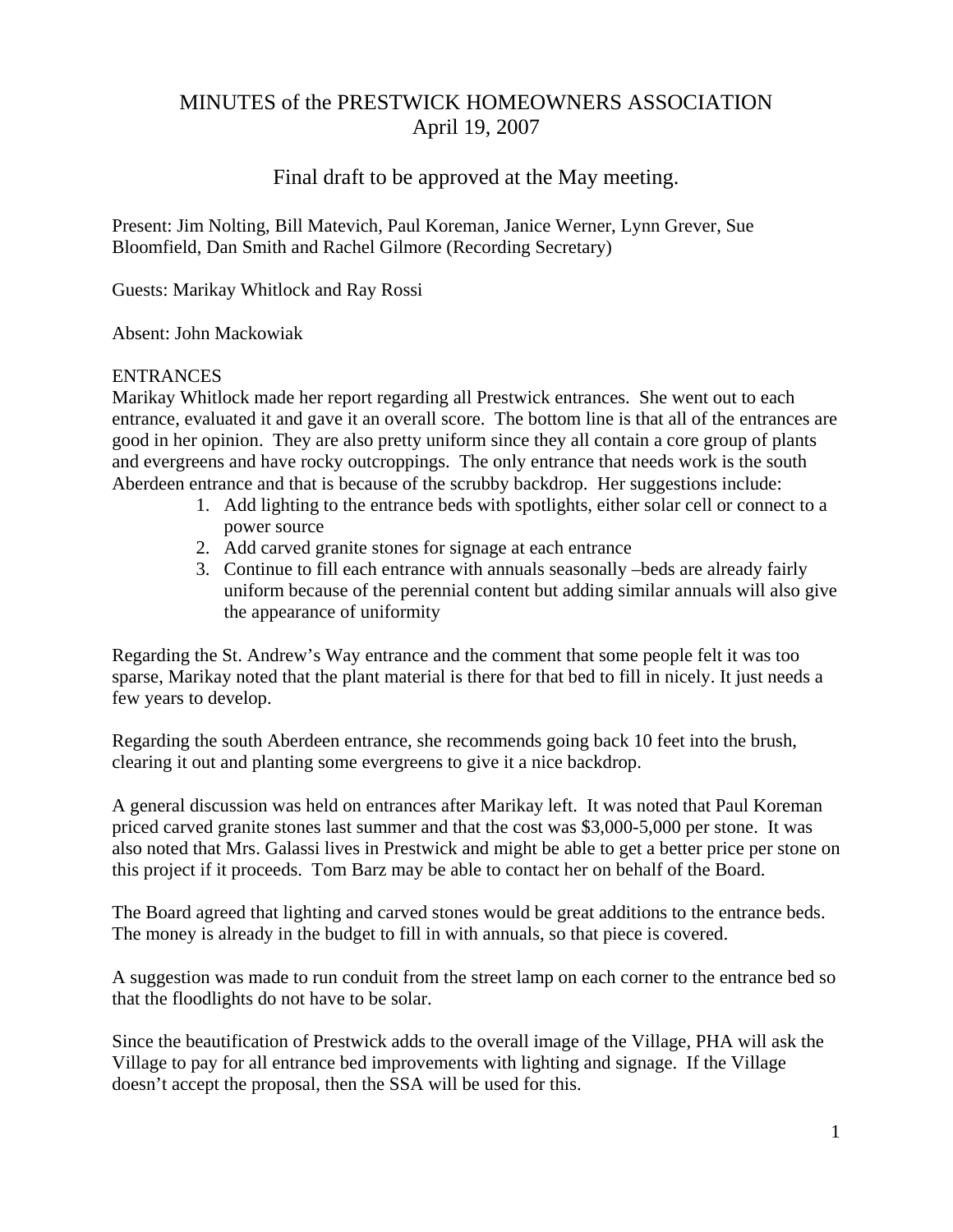$\triangleright$  ACTION ITEM: Janice will ask Marikay to create a plan showing the location/type of lighting and carved granite signage that Jim can take to the Village when requesting that the Village pay for these improvements.

Discussion was also held about the south Aberdeen entrance backdrop. Paul explained that last year his work took the bed to the IDOT right of way so that if they put any equipment on PHA property, they are obligated to remediate. In addition, since much of that bed will be at risk for demolition because of the Harlem reconstruction, the decision was made not to do anything more with it right now.

Bill noted that the water will be up and running by May 13.

## LEGAL

The Board discussed Ray Rossi's report.

He commented on the following:

- 1. An SSA is certainly doable from a legal standpoint. While the Village is asking for 75% of the residents to sign a petition indicating they would be in favor of the SSA, legally you only need 51% of the property owners and 51% of the landowners to approve it.
- 2. PHA should not need an attorney to set up an SSA, and there should be very few fees incurred.
- 3. Sandalwood just got the Village to establish an SSA so the precedence is set.
- 4. Use the political route to get the SSA passed.
- 5. When creating an SSA, you have to specify down to the penny what the money will be used for.
- $\triangleright$  ACTION ITEM: Rachel will include an article in the next newsletter about the plan for PHA to request an SSA for beautification of the entrances and then ask residents to talk to their trustees, the Mayor and the Village staff about the SSA plan.
- $\triangleright$  ACTION ITEM: Jim will ask the Village about waiving one month's water bill for residents on the entrance corners as a thank you for keeping the corner looking nice.

Ray also suggested that the Board get a crew of volunteers together from Prestwick to take part in the Village's Earth Day clean up April 28. This shows the Village that Prestwick is interested in helping keep the Village looking great.

Regarding covenant violations, Ray noted that the legal option is expensive and not certain. Will County is still a small court community. Will County judges/lawyers could use a loss as reason for motion to dismiss on similar cases. Taking someone to court may be a deterrent and make them fix the violations, but it also may be a waste of time and money.

That said, there are three parties who have a "right" to complain about a violation: the municipality, the homeowners association and adjoining aggrieved property owners.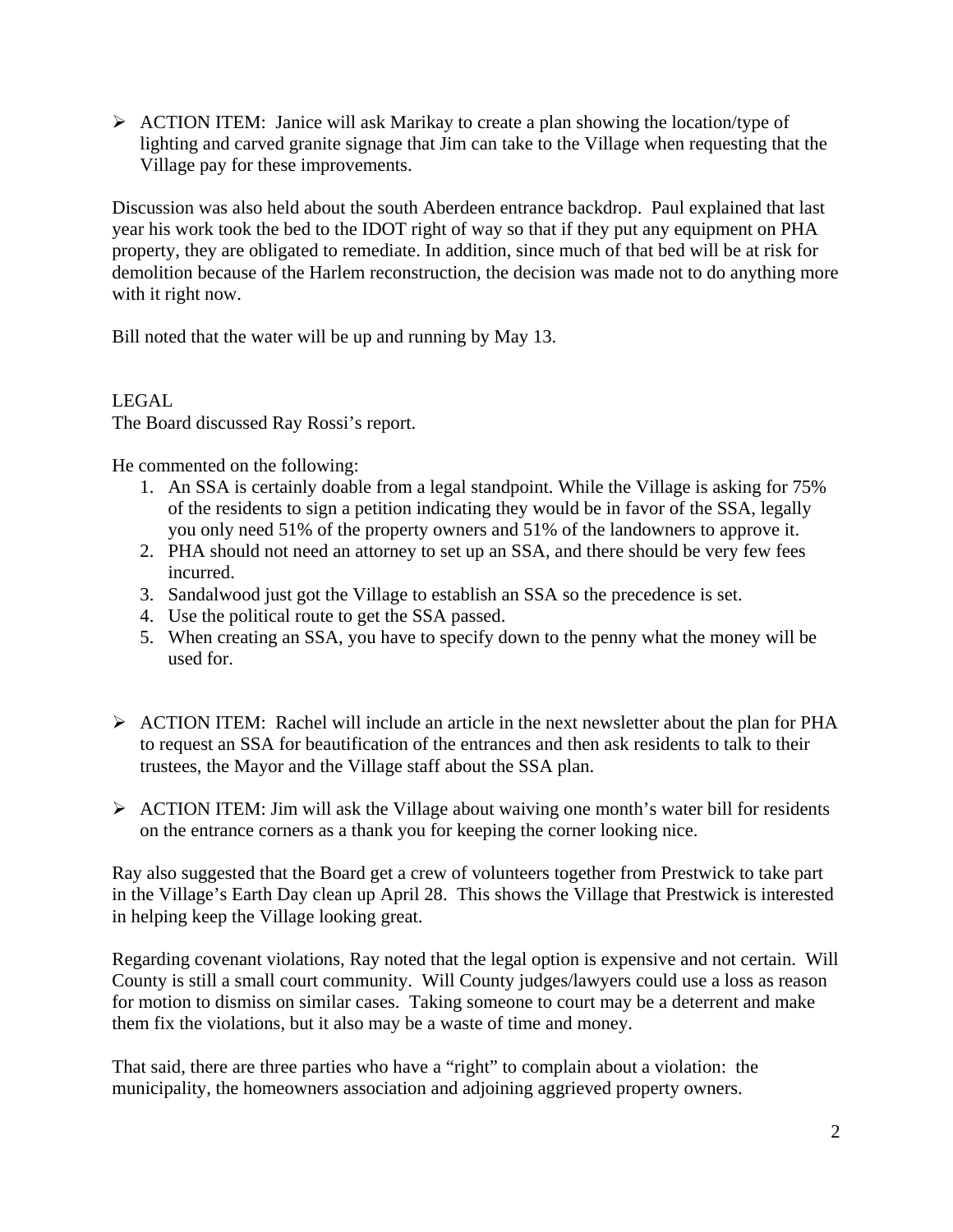If PHA were to file suit, it would need additional party plaintiffs, like the adjoining property owners or even the Village.

A petition signed by 100 or so PHA members stating that they follow the PHA covenants and so should this other resident may also help a case. He estimates that the success rate of the case might rise from 45-60% success to 50-75% with a petition.

PHA could publicize what it was doing with the court case as long as it told the truth.

Some things to keep in mind are:

- 1. There shouldn't be any risk to the party plaintiffs or to the Board members for countersuits (Board members because of D&O insurance).
- 2. Whatever lawsuit the Board brings, it should be a very egregious case.
- 3. When a potential new lawsuit situation arises, the Board needs to write a letter asking for specs or details on the proposed construction and then reply with the covenant rules (i.e. shed is only permitted if it becomes part of the back of the house with the same exterior, roofing materials etc.) to show a good faith effort in communicating.
- 4. When those guidelines are not followed, PHA will have grounds for a lawsuit.
- 5. It is not worthwhile to take an existing violator to court because they'll simple point out all the other existing violators that PHA did not sue, and the violator will win.
- ¾ ACTION ITEM: The Board will send a nice letter to everyone explaining the purpose of the PHA and talking about the beautiful Prestwick community and how it is the Board's duty to enforce restrictive covenants. If the covenants are not followed, the Board will have to take corrective action, so let's all work together to beautify Prestwick.

#### ARC

Pavichs joined PHA and got approval for their roofing project.

#### **GOVERNMENTAL**

- 1. Jim passed around the ACTHA membership info. Jim, Janice and Mack are the listed contact people for that organization.
- 2. Bill talked to Jerry Ducay about the Harlem reconstruction. Jerry said the Sauk/Harlem/Laraway piece is going out to bid this June.

#### **SOCIAL**

No update yet as to a pig roast or speakers night event.

#### MEMBERSHIP

Second notices for dues went out April 10 and are due April 21. When Jim gets that list from Pat at the bank, he'll email everyone and ask people to pick up a list to call residents they know who